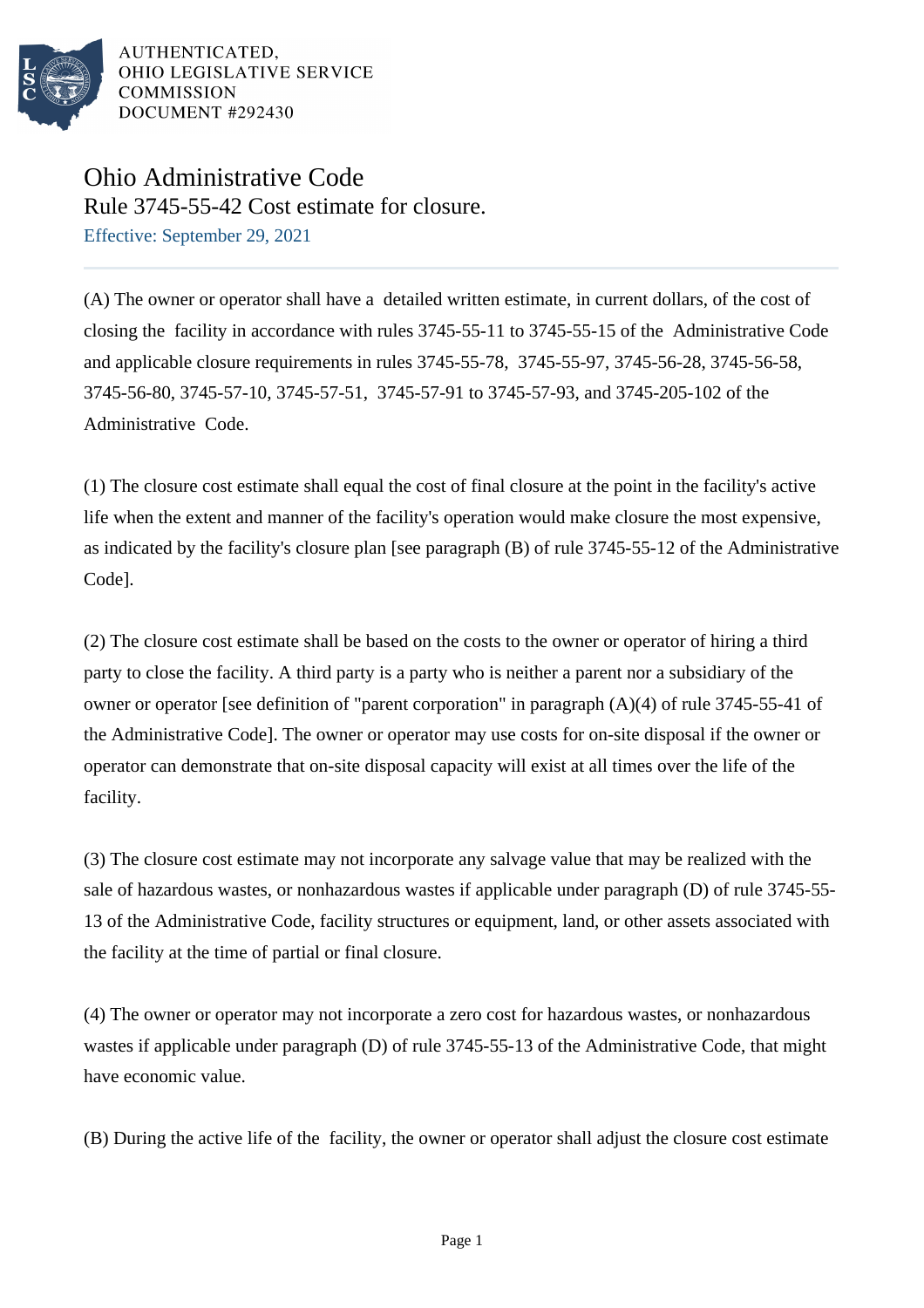

## AUTHENTICATED. OHIO LEGISLATIVE SERVICE **COMMISSION** DOCUMENT #292430

for inflation within sixty days prior to the anniversary date of the establishment of the financial instruments used to comply with rule 3745-55-43 of the Administrative Code. For owners and operators using the financial test or corporate guarantee, the closure cost estimate shall be updated for inflation within thirty days after the close of the owner or operator's fiscal year and before submittal of updated information to the director as specified in paragraph (F)(3) of rule 3745-55-43 of the Administrative Code. The adjustment may be made by recalculating the maximum costs of closure in current dollars, or by using an inflation factor derived as specified in 40 CFR 264.142(b).

(1) The first adjustment is made by multiplying the closure cost estimate by the inflation factor. The result is the adjusted closure cost estimate.

(2) Subsequent adjustments are made by multiplying the latest adjusted closure cost estimate by the latest inflation factor.

(C) During the active life of the facility, the owner or operator shall revise the closure cost estimate no later than thirty days after the director has approved the request to modify the closure plan, if the change in the closure plan increases the cost of closure. The revised closure cost estimate shall be adjusted for inflation as specified in paragraph (B) of this rule.

(D) During the operating life of the facility, the owner or operator shall keep at the facility the latest closure cost estimate prepared in accordance with paragraphs (A) and (C) of this rule and, when this estimate has been adjusted in accordance with paragraph (B) of this rule, the latest adjusted closure cost estimate.

(E) A copy of the facility's current, detailed closure cost estimate prepared and maintained in accordance with paragraphs (A) and (B) of this rule shall be submitted annually to the director.

(1) For owners or operators using a financial mechanism other than the financial test, such submittal of the closure cost estimate to the director shall be made within sixty days after a revision or update to the estimate made in accordance with paragraph (B) of this rule.

(2) For owners or operators using a financial test, such submittal of the closure cost estimate to the director shall be made within ninety days after the close of the firm's fiscal year after a revision or